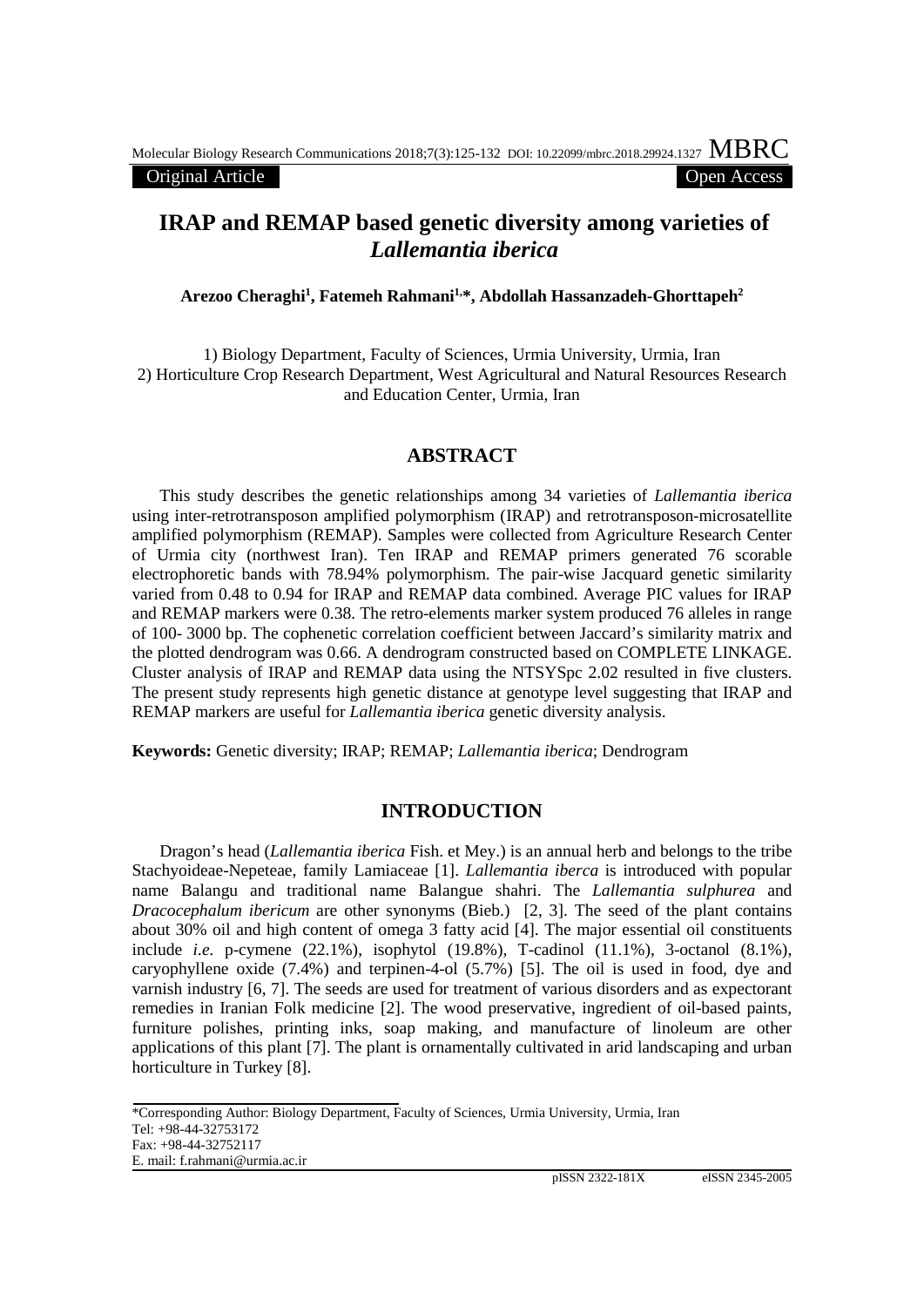Genetic diversity within and between crop plant species is necessity for plant survival in nature and crop improvement. Variation in genetic resources permits selection of superior genotypes and developing new and improved cultivars with desirable characteristics for breeders [9]. Genetic markers can be classified into morphological markers, protein markers, and DNA markers. Assessment of genetic variability based on morphological traits is timeconsuming [10] and traits are influenced by environmental factors. However, DNA markers are independent of age, physiological conditions and environmental factors and determine variations at nucleotide sequence [11]. Furthermore, PCR based molecular markers require low amount of DNA and are relatively simple and inexpensive to assess genetic diversity [12].

Among DNA markers, retro-elements and their derivatives are ubiquitous and abundant elements in plant genomes. Inter-retrotransposon amplified polymorphism (IRAP) and retrotransposon-microsatellite amplified polymorphism (REMAP) retrotransposon have been successfully employed in fingerprinting [13, 14], linkage analysis, mapping [15], analysis of genome evaluation [16] and genetic diversity [17]. Both markers were first described by Kalendar et al. [18]. IRAP is generated based on the PCR amplification of genomic DNA fragments which lie between two retrotransposon insertion sites while REMAP is produced based on amplification of fragments lying between a retrotransposon insertion site and a microsatellite site. IRAP and REMAP describe the profile of a population [19, 20], discriminate between species or genotypes [21] and analyze population diversity [22]. They are easy to assess and could be established at low cost [23].

Up to our knowledge, based on literature reviews, no report has been published on genetic diversity of *Lallemantia iberica* using IRAP and REMAP markers. In this study, IRAP and REMAP were employed to study genetic diversity in *L. iberica* from different geographical locations in Iran.

#### **MATERIALS AND METHODS**

**Plant materials and DNA extraction:** Thirty-four plant specimens were collected from different growing habitats of Iran. Fresh leaves were randomly collected from 3-5 plants for each specimens and stored at -80°C prior to DNA extraction. Genomic DNA was isolated from fresh leaves tissue based on a modified CTAB procedure [24]. The quantity and quality of DNA were assessed using Biophotometer (Eppendorf, Germany) and 1% agarose gel electrophoresis, respectively. Geographic locations of *Lallemantia iberica* genotypes studied were indicated (Table 1 and Fig. 1).



**Figure 1:** Location of 34 varieties of *Lallemantia iberica* used in this study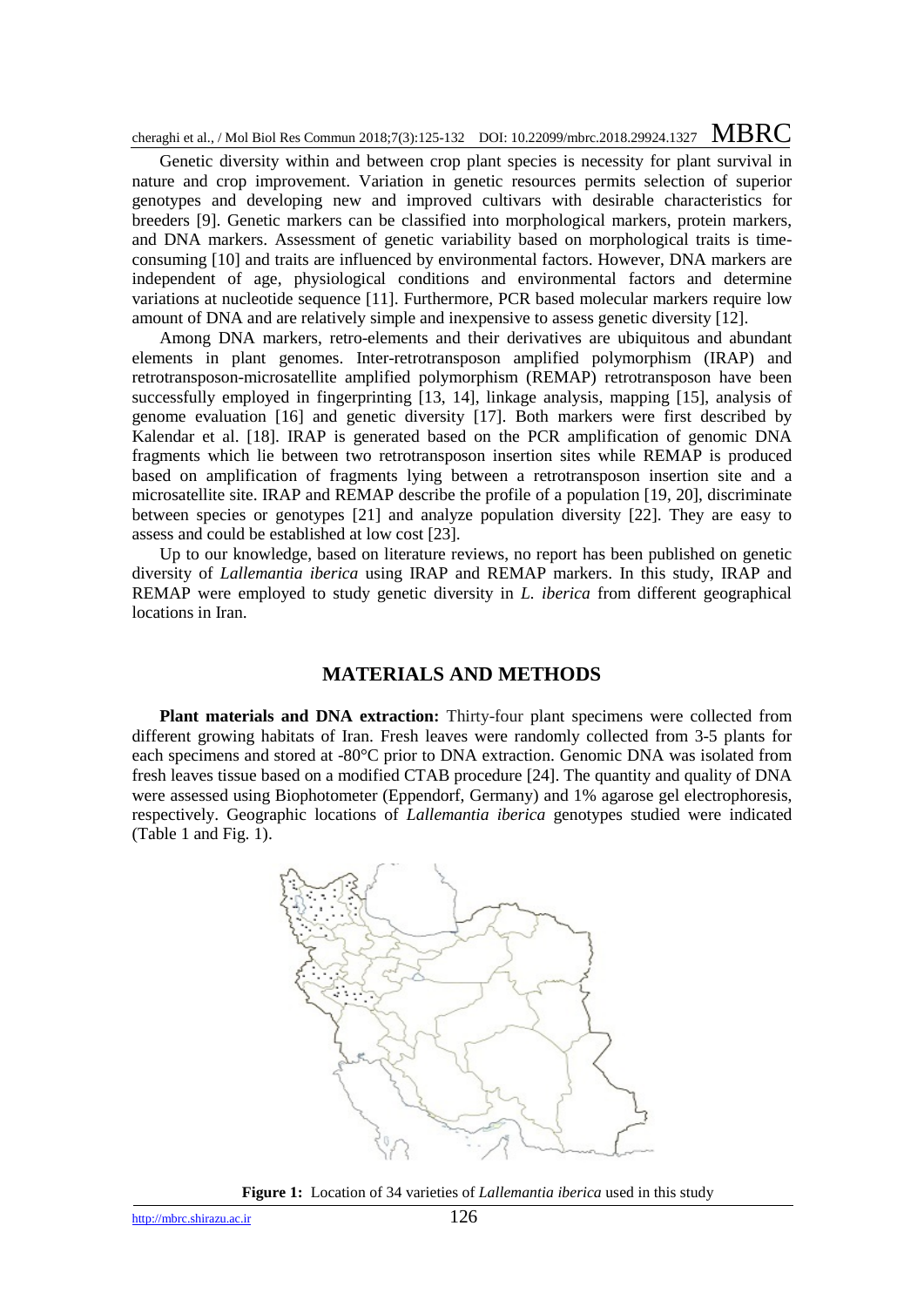| Table 1: Name and geographic locations <i>Lallemantia iberica</i> varieties studied |                               |           |          |        |  |  |  |  |
|-------------------------------------------------------------------------------------|-------------------------------|-----------|----------|--------|--|--|--|--|
| <b>Plant</b> code                                                                   | <b>Collection site</b>        | Longitude | Latitude | Height |  |  |  |  |
| 78-2                                                                                | Miandoab (Qermezi Bolagh)     | 4625      | 3703     | 1550   |  |  |  |  |
| 78-4                                                                                | Miandoab (NaderGoli)          | 4624      | 3658     | 1470   |  |  |  |  |
| 78-6                                                                                | Shahin Dezh (Hulasu)          | 4638      | 3650     | 1550   |  |  |  |  |
| 78-8                                                                                | Shahin Dezh (Obablagi)        | 4553      | 3645     | 2010   |  |  |  |  |
| 78-9                                                                                | Shahin Dezh(Saeid Kandi)      | 4718      | 3648     | 1950   |  |  |  |  |
| 78-11                                                                               | Naqadeh (kahriza ajam)        | 4623      | 3704     | 1450   |  |  |  |  |
| 78-12                                                                               | Takab (Qarah Bolagh)          | 4714      | 3633     | 2000   |  |  |  |  |
| 78-13                                                                               | Urmia (Dobra)                 | 4547      | 3737     | 1700   |  |  |  |  |
| 78-14                                                                               | Urmia (Dol)                   | 4522      | 3710     | 1400   |  |  |  |  |
| 78-15                                                                               | Urmia (Neychalan)             | 4445      | 3741     | 1700   |  |  |  |  |
| 78-16                                                                               | Shahin Dezh (Doldolblagy)     | 4550      | 3633     | 1750   |  |  |  |  |
| 78-20                                                                               | Sarab (Qarah Qayah)           | 4641      | 3642     | 1600   |  |  |  |  |
| 78-22                                                                               | Heris (Abbasabad)             | 4634      | 3817     | 1722   |  |  |  |  |
| 78-23                                                                               | Varzaqan (Chay Kandi)         | 4642      | 3822     | 1831   |  |  |  |  |
| 78-24                                                                               | Varzaqan (Gholanbar)          | 4638      | 3825     | 1923   |  |  |  |  |
| 78-26                                                                               | Ahar (Dopiyeh abad)           | 4646      | 3830     | 1684   |  |  |  |  |
| 78-30                                                                               | Varzaqan (Mazraeh shadi)      | 4629      | 3836     | 1817   |  |  |  |  |
| 78-32                                                                               | Bostanabad (Dahnab)           | 4644      | 3738     | 2008   |  |  |  |  |
| 78-36                                                                               | Varzaqan (Kharvana)           | 4610      | 3841     | 1450   |  |  |  |  |
| 78-37                                                                               | Shabestar (Sufian)            | 4608      | 3831     | 1668   |  |  |  |  |
| 78-41                                                                               | Kaleybar                      | 4702      | 3851     | 1138   |  |  |  |  |
| 78-42                                                                               | Tabriz (Nosratabad)           | 4622      | 3826     | 2051   |  |  |  |  |
| 78-46                                                                               | Varzaqan (Homaye sofla)       | 4624      | 3830     | 1986   |  |  |  |  |
| 78-49                                                                               | Charuymaq (KhorramDaraq)      | 4656      | 3710     | 1932   |  |  |  |  |
| 78-50                                                                               | Varzaghan (Ijan)              | 4628      | 3828     | 2016   |  |  |  |  |
| 78-52                                                                               | Kermanshah(Eslamabad-e Gharb) | 4625      | 3401     | 1700   |  |  |  |  |
| 78-54                                                                               | Kermanshah (Kolehjoob)        | 4603      | 3404     | 1080   |  |  |  |  |
| 78-56                                                                               | Kermanshah (kahriz olia)      | 4737      | 3418     | 1694   |  |  |  |  |
| 78-58                                                                               | Kermanshah (MountFarrokhshad) | 4706      | 3424     | 2250   |  |  |  |  |
| 78-62                                                                               | Kermanshah (Ghiasabad)        | 4734      | 3445     | 1688   |  |  |  |  |
| 78-64                                                                               | Lorestan (Chub Tarash)        | 4802      | 3352     | 1600   |  |  |  |  |
| 78-65                                                                               | Lorestan (Qaleh-yeRahim)      | 4815      | 3328     | 1045   |  |  |  |  |
| 78-66                                                                               | Lorestan (Aleshtar)           | 4818      | 3332     | 1175   |  |  |  |  |
| 78-67                                                                               | Ardabil (Khalkhal)            | 4740      | 3820     | 1950   |  |  |  |  |

**IRAP Reaction:** Four IRAP primer combinations including TP1IRAP [25], TP2IRAP [25], NIKTA [26] and LTR6150 [27] (Table 2) were used to study genetic diversity in 34 *Lallemantia iberica* genotypes. PCR was performed in a final volume of 25μL contained 3μL of template DNA (10 ng μl<sup>-1</sup>), 3μL of each forward and reverse primers (10 μM), 6.5μL deionized water and 12.5μL 2X PCR Master Mix (Cinnagen, Tehran) including dNTP, MgCl<sub>2</sub>, 10X PCR buffer and Taq DNA polymerase. PCR amplification was performed under the following conditions: 3 min of denaturing at 94°C, followed by 35 cycles of 30 s of denaturing at 94°C, 45 s of annealing at 55°C and 1:30 min of elongation at 72°C. The reaction was completed by final extension step of 10 min at 72°C.

**REMAP Reaction:** Six REMAP primer combinations (Table 2), derived from three single IRAP primers (TP1IRAP, TP2IRAP, NIKITA) with two ISSR primers (UBC807, UBC808) [28 and 29] were tested on 34 *L. iberica* genotypes. PCR amplifications were performed in a volume of 25μl containing 6μl primer (ISSR+IRAP), 3 μl of template DNA (10 ng μL<sup>-1</sup>), 3.5 μL of ddH2O and 12.5 μL PCR master mix including PCR buffer, MgCl2, dNTP and Taq DNA polymerase. Initial denaturation was carried out for 3 min at 94°C, followed by 35 cycles of 30 s at 94°C, 45 s at 55°C, 1: 30 min at 72°C, and a final 10 min extension at 72°C. All PCR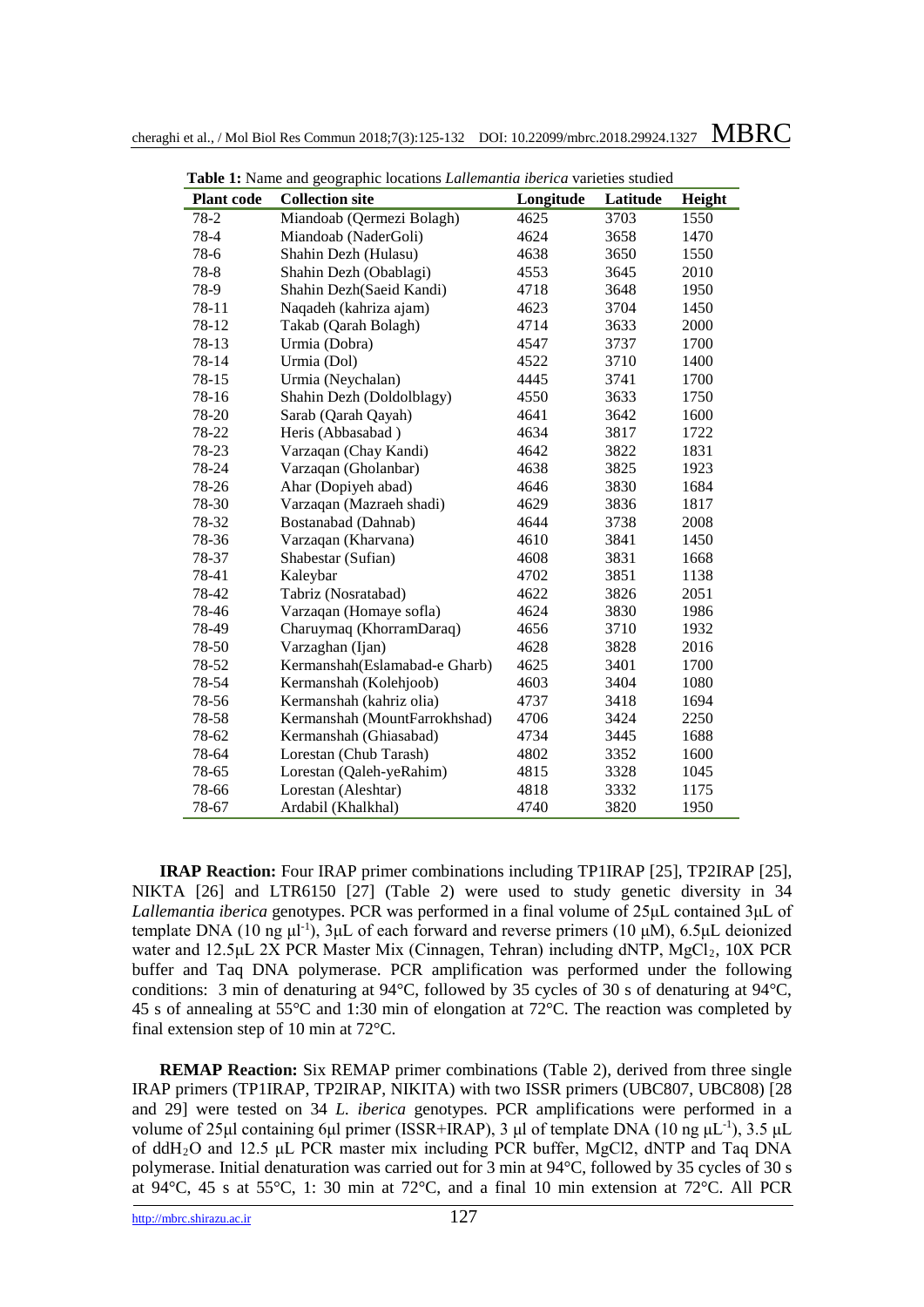products were analyzed on 1 % agarose gel with 0.5X TBE buffer. By staining with ethidium bromide, the gels were visualized under UV transilluminator (Ingenius3, Syngene, UK) and photographed.

| <b>Primer</b>     | <b>Total loci</b> | Polymorphic loci | Polymorphism $(\% )$ | Allele size(bp) | <b>PIC</b> |
|-------------------|-------------------|------------------|----------------------|-----------------|------------|
| TP1IRAP           | 3                 |                  | 66.67                | 300-700         | 0.18       |
| TP2IRAP           |                   |                  | 57.14                | 100-700         | 0.27       |
| LTR6150           | 15                | 15               | 100                  | 400-3000        | 0.90       |
| <b>NIKITA</b>     | 9                 |                  | 77.78                | 100-1000        | 0.46       |
| TP1IRAP-UBC807    | 6                 |                  | 66.67                | 150-800         | 0.35       |
| TP1IRAP-UBC808    | 4                 |                  | 50                   | 150-800         | 0.07       |
| TP2IRAP-UBC807    |                   |                  | 60                   | 200-1000        | 0.17       |
| TP2IRAP-UBC808    | 10                | 10               | 100                  | 150-1000        | 0.44       |
| NIKITA-UBC807     | Q                 |                  | 77.78                | 100-1000        | 0.69       |
| NIKITA-UBC808     | 8                 | 6                | 75                   | 150-750         | 0.30       |
| <b>IRAP+REMAP</b> | 76                | 60               | 78.94                |                 | 0.38       |

**Table 2:** Genetic diversity of *Lallemantia iberica* revealed by IRAP and REMAP

**Data analysis:** The reproducibility of the DNA bands profile was tested by repeating the PCR with each of the selected primers. The presence and absence of each amplified fragment was scored as a binary code, 1 and 0, and each band regarded as a locus. Data were set in a binary matrix and analyzed using the Numerical Taxonomy and Multivariate Analysis System (NTSYS-pc) 2.02 version software package [30]. Polymorphic information content (PIC) value was obtained using formula, PIC =  $1 - \Sigma$ pi<sup>2</sup> (where pi is the frequency of each allele per primer). The matrix data was used to obtain the Jacquard genetic similarity [31] and to construct dendrogram [30] using the SAHN module (part to the NTSYS package). A cluster analysis, using a COMPLETE LINKAGE was performed. All computations were carried out using the NTSYSpc, version 2.02 package [30].

#### **RESULTS**

In this study, the ability of four IRAP and six REMAP primers were investigated to generate polymorphic DNA for similarity and cluster analyses. Ten primers generated 76 clear and scorable bands with considerable polymorphism. The presence and absence of bands were manually scored for each *Lallemantia iberica* (Fig. 2). The number of bands varied from 3 (TP1IRAP) to 15 (LTR 6150) with an average of 7.6 markers per primer (Table 2). The most polymorphic primer was LTR 6150, which generated 15 polymorphic bands, followed by TP2IRAP-UBC808 producing 10 bands (Table 2). The size of the amplified products ranged from 100-3000 bp. The lowest (0.07) and highest (0.90) PIC values were estimated for TP1IRAP-UBC808 and LTR6150 loci, respectively, with an average of 0.38 (Table 2). Genetic similarity coefficient ranged from 0.48, between Kermanshah (Kahriz olia) and Ardabil (Khalkhal) genotypes to 0.94, between Sarab (Qarah Qayah) and Heris (Abbasabad) genotypes for combined IRAP and REMAP markers. The average similarity value was 0.71.

The matrix band sharing data of both markers was used to construct cluster based on COMPLETE LINKAGE which divided 34 genotypes into five main clusters considering an abrupt point of change at a distance of 0.66 (Fig. 3). Cluster I was further divided into two sub clusters. Genotypes Urmia (Dobra), Naqadeh (kahriza ajam), Shahin Dezh (Obablagi), Miandoab (Qermezi Bolagh) and Varzaqan (Mazraeh shadi) were grouped in the first sub cluster and second sub cluster consisted of Miandoab (NaderGoli) and Takab (Qarah Bolagh) genotypes. Cluster II also subdivided in two sub clusters. The first sub cluster manifested of Shahin Dezh (Hulasu), Shahin Dezh (Doldolblagy), Tabriz (Nosratabad), Bostanabad (Dahnab), Sarab (Qarah Qayah), Heris (Abbasabad), Lorestan (Chub Tarash), Lorestan (Aleshtar) and Kermanshah (MountFarrokhshad) genotypes and second sub cluster included. The cophenetic correlation coefficient between Jaccard's similarity matrix and the plotted dendrogram was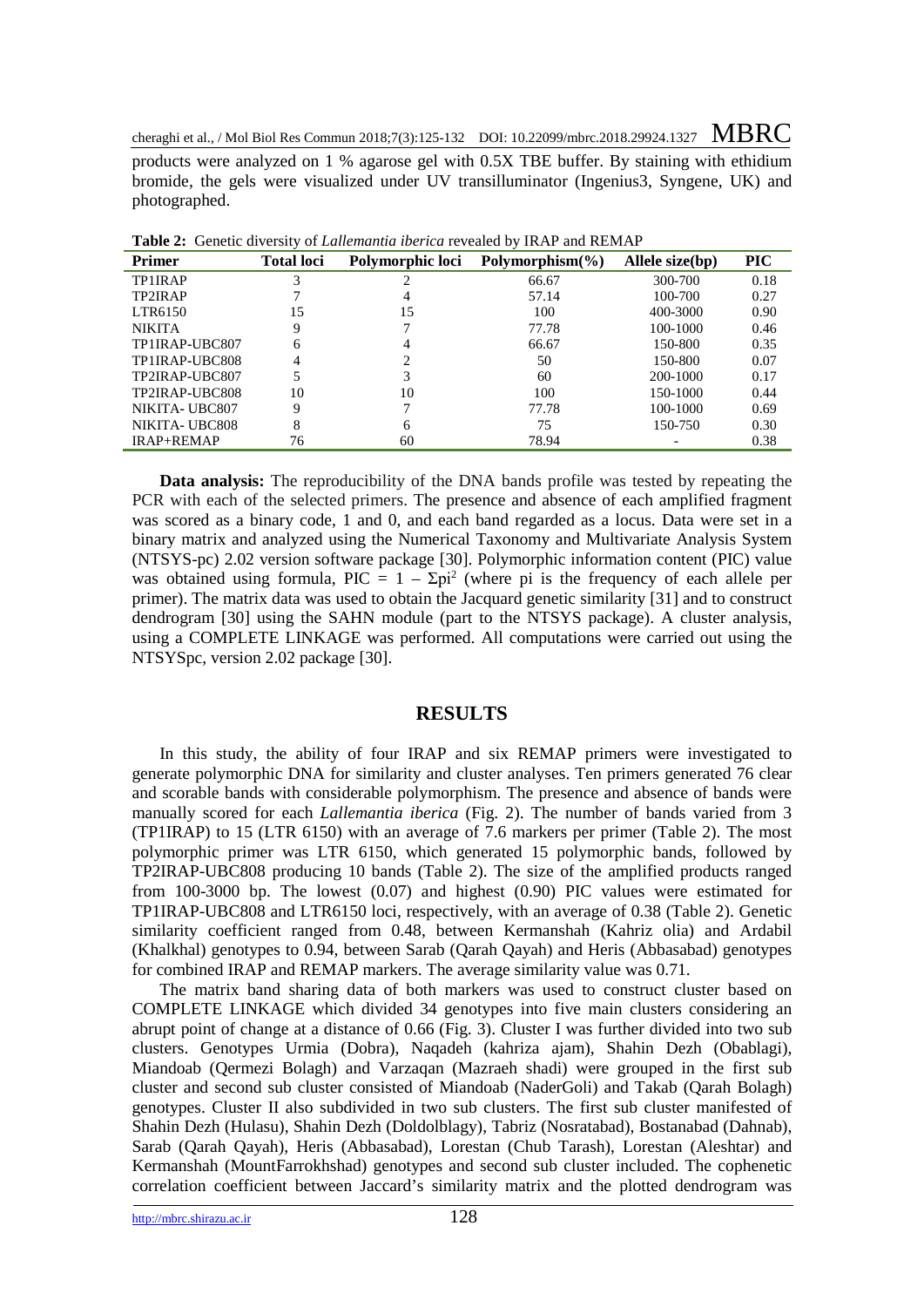0.66. The genetic distances based on IRAP and REMAP Jacquard similarity indexes did not correlate with geographic distance, demonstrating that the genetic variability is not distancerelated. This observation could be due to the exchange of the same genotypes between neighboring farmers under different names.



**Figure 2:** (a) REMAP marker profiles of NIKITA- UBC807, M: Ladder 100-1000 bp, 1: Shahin Dezh (Saeid Kandi), 2: Urmia (Dol), 3: Urmia (Neychalan), 4: Miandoab (Qermezi Bolagh), 5: Heris (Abbasabad ), 6: Urmia (Dobra), 7: Tabriz (Nosratabad), 8: Varzaqan (Homaye sofla), 9: Varzaqan (Chay Kandi), 10: Ahar (Dopiyeh abad , 11: Kermanshah (kahriz olia), 12: Kermanshah (MountFarrokhshad), 13: Kermanshah (Eslamabad-e Gharb), (b) IRAP marker profiles of LTR6150, M: Ladder 250-1000 bp, 1: Miandoab (Qermezi Bolagh), 2: Varzaqan (Chay Kandi), 3: Shahin Dezh (Hulasu), 4: Sarab (Qarah Qayah), 5: Shahin Dezh (Saeid Kandi), 6: Naqadeh (kahriza ajam), 7: Takab (Qarah Bolagh), 8: Urmia (Dobra), 9: Varzaqan (Mazraeh shadi), 10: Ahar (Dopiyeh abad), 11: Bostanabad (Dahnab), 12: Ardabil (Khalkhal)**,** 13: Varzaqan (Kharvana).



**Figure 3:** Dandrogram generated using COMPLETE LINKAGE, showing relationships between 34 *Lallemantia iberica* genotypes using IRAP and REMAP data combined.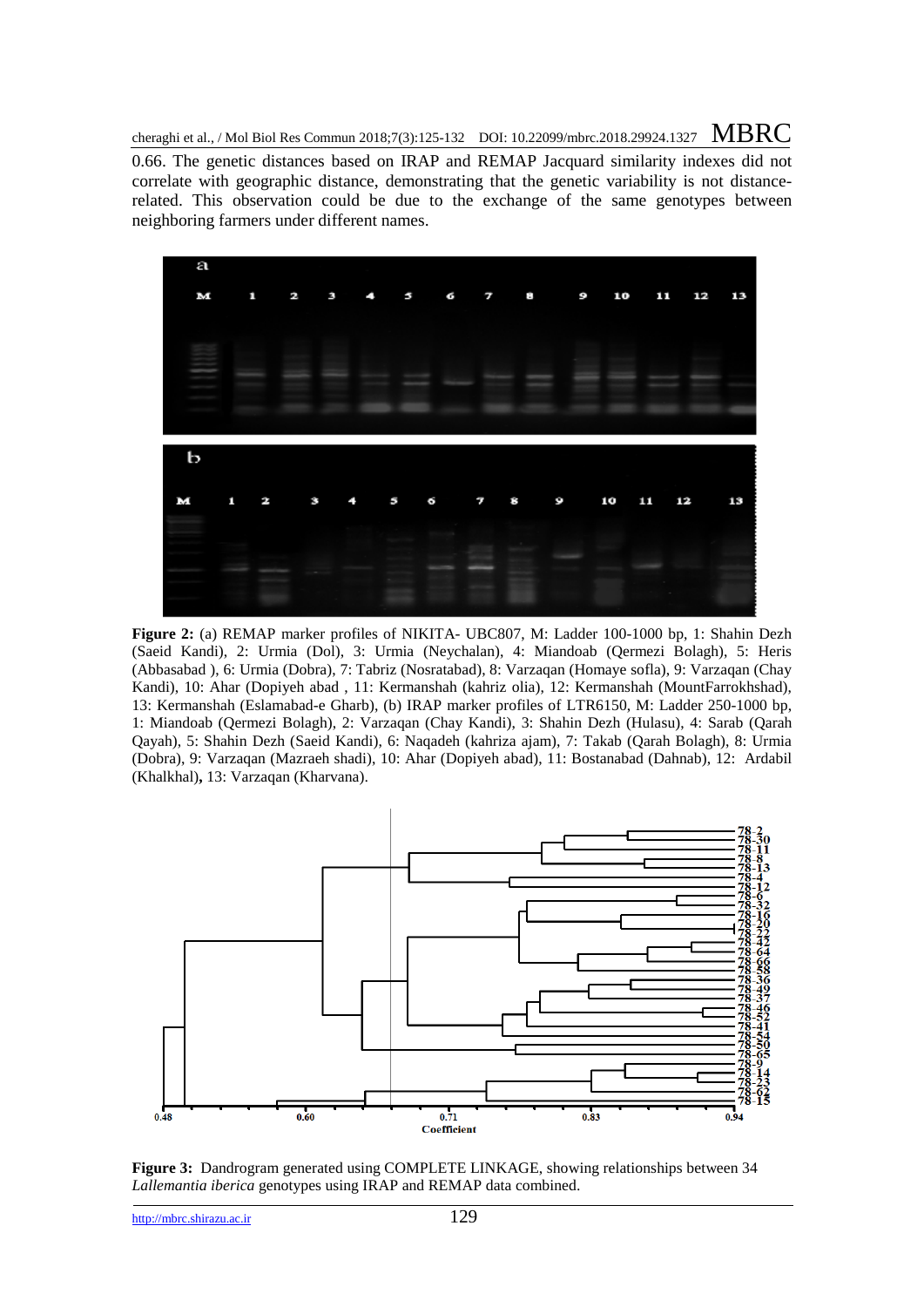## **DISCUSSION**

The study of genetic relationship is important in the primary gene pool collection to improve efficiency of germplasm management for both breeding and conservation programs in the process of facing the environmental changes and adaption [32, 33]. Molecular markers are independent of being influenced by environmental factors and provide a good estimate of genetic diversity as a prerequisite for breeding programme. In order to determine the extent of genetic diversity and pattern of genetic relationships, application of PCR based fingerprinting techniques are informative. Retro-transposons are mobile, ubiquitous, and abundant genetic elements. They influence plant genome structure and evolution by genetic alteration at the point of insertion. Therefore, they provide excellent sources of polymorphism due to the insertion of variable number and size in the host genome. The IRAP and REMAP molecular markers are retrotransposon based markers which are extensively employed in plant breeding including phylogenetics, genotyping and gene mapping studies [34-37]. Difference in DNA sequence leads to polymorphism and higher polymorphism indicates greater genetic diversity. In the present study, two PCR-based markers including IRAP and REMAP were applied to evaluate genetic relationships among 34 *Lallemantia iberica* genotypes. The combined banding patterns from two marker systems exhibited high polymorphism allowing the identification of different genotypes of *L. iberica.* Abedinpour et al., [38] generated a total of 56 bands, with 86% polymorphism rate, when analyzing 29 genotypes of *Citrus* using IRAP markers. These researchers also reported a polymorphism range between 63 and 100%. Kalendar et al., [18] obtained a polymorphism range between 52 and 83% with a polymorphism rate of 61% in a genetic assessment study of *Hordeum vulgare* using 5 selected REMAP primers. Khaleghi et al. [39] found 88% polymorphism among 200 accessions of *O. europaea* using eight IRAP primers. Similarity results have been already observed in *Medicago sativa* when using IRAP markers [40]. Markers with high PIC value are more informative due to production of more alleles [41]. Hence, LTR6150 and NIKITA**-** UBC807 primers with high PIC are suggested for analysis of other *L. iberica* germplasms. Large values of polymorphic loci and PIC revealed that IRAP and REMAP markers are efficient for estimation of genetic diversity of different *L. iberica* genotypes. Based on the result of IRAP+ REMAP dendrogram and matrix similarity, genotypes with lowest similarity

including Kermanshah (Kahriz olia) and Ardabil (Khalkhal) genotypes (0.48), Shahin Dezh (Doldolblagy) and Ardabil (Khalkhal) genotypes (0.49) as the most divergent ones are recommended in breeding programs as parents. COMPLETE LINKAGE cluster analysis (Fig. 3) was also performed to examine relationships between different genotypes. In the present study, the COMPLETE LINKAGE dendrogram (Fig. 3) did not reveal any geographic tendency.

Our data suggests that both DNA markers are reliable and effective tools for assessment of genetic variation with high accuracy. However, the relative genetic distances among the studied genotypes were not correlated with geographical distances of their origins. In the present study, based on IRAP and REMAP markers, the similarity among genotypes ranged from 0.48 to 0.94. Our data based on two marker systems revealed the existence of low genetic similarity among studied genotypes. The Sarab (Qarah Qayah) and Heris (Abbasabad) genotypes were the most similar ones (0.94). The average similarity value of 0.71, indicates the high variability in genetic resources of *L. iberica* in Iran. The observation of high genetic diversity in this study is due to specific and codominant nature of these markers.

**Conflict of Interest:** The authors declare no conflict of interest.

[http://mbrc.shirazu.ac.ir](http://mbrc.shirazu.ac.ir/) 130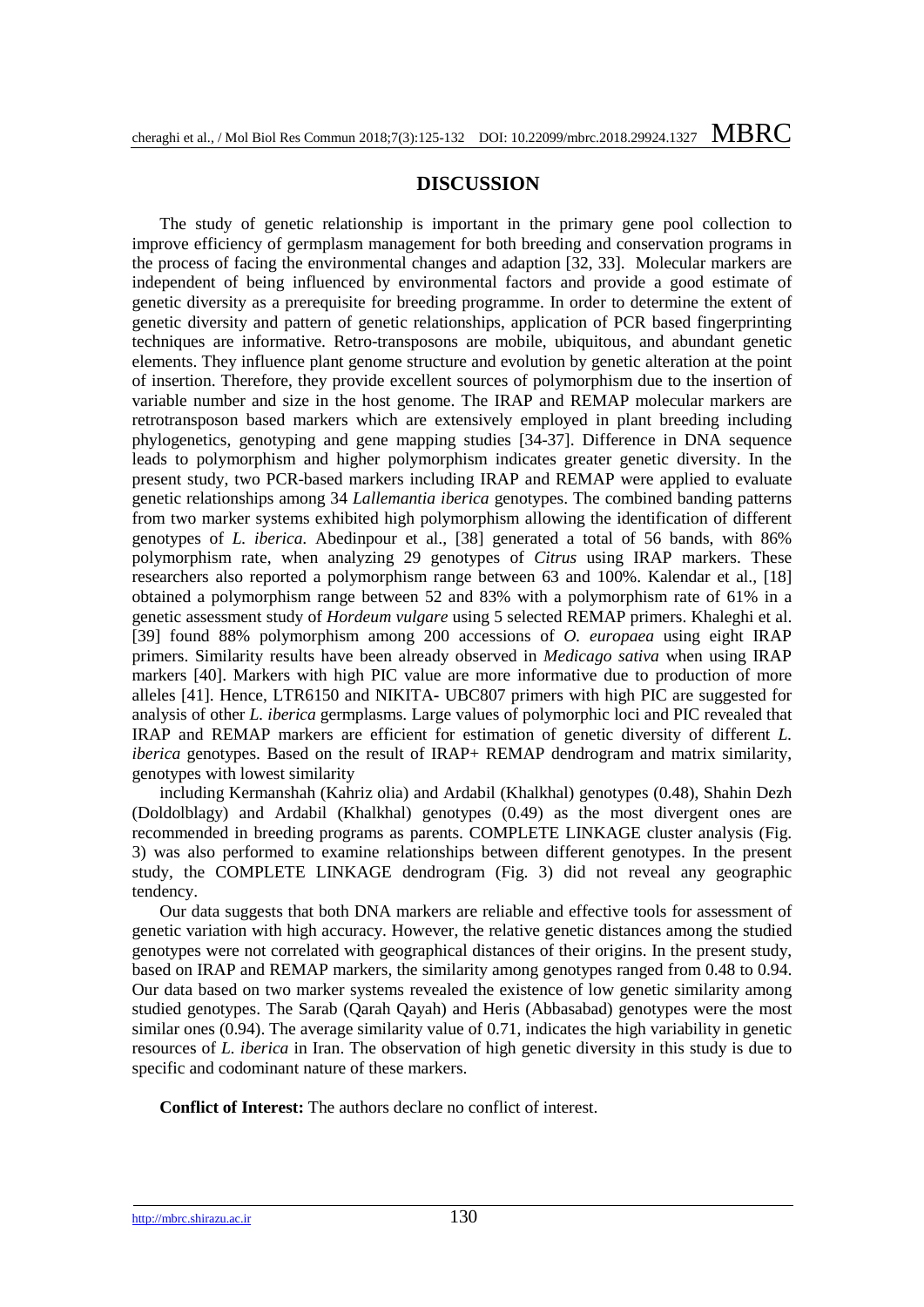#### **REFERENCES**

- 1. Naghibi F, Mosaddegh M, Mohammadi Motamed S, Ghorbani A. Labiatae family in folk medicine in Iran: from ethnobotany to pharmacology. Iran J Pharm Res 2010;20:63-79.
- 2. Amin GH. Popular medicinal plants of Iran. Ministry of health, 1991.
- 3. Mozaffarian V. A dictionary of Iranian plant names: Latin, English, Persian. Farhang Moaser; 1996,1452 p.
- 4. Gunstone FD, Harwood JL, Dijkstra AJ. Occurrence and characterisation of oils and fats. The lipid handbook; 2007,1472 p.
- 5. Morteza-Semnani K. Essential oil composition of *Lallemantia iberica* Fisch. et CA Mey. J Essent Oil Res 2006; 18:164-165.
- 6. Shafiee SS, Motlagh AM, Minaee S, Haidarbigi K. Moisture dependent physical properties of dragon's head seeds (*Lallemantia iberica*). Agric Eng Int: GIGR Journal 2016;16:99-106.
- 7. Ion V, Basa AG, Sandoiu DI, Obrisca M. Results regarding biological characteristics of the species *Lallemantia iberica* in the specific conditions from south Romania. UASVM Bucharest, Series A 2011;54:275-280.
- 8. Ozdemir FA, Yildirim MU, Pourali Kahriz M. Efficient micropropagation of highly economyic, medicinal and ornamental plant *Lallemantia iberica* (Bieb.) Fisch. and C.A Mey. Biomed Res Int 2014;2014:476346.
- 9. Bhandari HR, Nishant Bhanu A, Srivastava K, Singh MN, Shreya, Hemantaranjan A. Assessment of genetic diversity in crop plants. An overview. Adv Plants Agric Res 2017;7: 00255.
- 10. Fang JG, Zhang Z, Zhou LH, Chen CS, Wang SH. The possibility of using RAPD marker for the identification of fruit sport. J Fruit Sci 2001;18:182-185.
- 11. Joshi K, Chavan P, Warude D, Patwardhan B. Molecular markers in herbal drug technology. Curr Sci 2004;25:159-165.
- 12. Liu L, Yang Z, Wei S, Ouyang Z, Wu K, Peng Z. ISSR and SRAP markers in the genetic relationship analysis among Pinellia in China. J Med Plant Res 2012;6:3596-3602.
- 13. Bretó MP, Ruiz C, Pina JA, Asins MJ. The diversification of *Citrus clementina* Hort. ex Tan., a vegetatively propagated crop species. Mol Phylogenet Evol 2001 21:285-293.
- 14. Bernet GP, Mestre PF, Pina JA, Asins MJ. Molecular discrimination of *lemon* cultivars. Hort Science 2004;39:165-169.
- 15. Manninen O, Kalendar R, Robinson J, Schulman AH. Application of *BARE*-1 retrotransposon markers to the mapping of a major resistance gene for net blotch in barley. Mol Gen Genet 2000;264:325-334.
- 16. Kalendar R, Tanskanen J, Immonen S, Nevo E, Schulman AH. Genome evolution of wild barley (*Hordeum spontaneum*) by *BARE*-1 retrotransposon dynamics in response to sharp microclimatic divergence. Proc Natl Acad Sci USA 2000;97:6603-6607.
- 17. Yannic G, Baumel A, Ainouche M. Uniformity of the nuclear and chloroplast genomes of *Spartina maritima* (Poaceae), a salt-marsh species in decline along the Western European Coast. Heredity 2004;93:182.
- 18. Kalendar R, Grob T, Regina M, Suoniemi A, Schulman A. IRAP and REMAP: two new retrotransposon-based DNA fingerprinting techniques. Theor Appl Genet 1999;98:704-711.
- 19. Murata H, Babasaki K, Saegusa T, Takemoto K, Yamada A, Ohta A. Traceability of Asian *Matsutake*, specialty mushrooms produced by the ectomycorrhizal basidiomycete *Tricholoma matsutake*, on the basis of retroelement-based DNA markers. Appl Environ Microbiol 2008;74:2023-2031.
- 20. Mateus Ferreira S, Elza Fernandes A, Jorge Teodoro S, Eduardo Seiti Gomide M, Marisa Q. Development of molecular markers based on retrotransposons for the analysis of genetic variability in *Moniliophthora perniciosa*. Eur J Plant Pathol 2012;134:497-507.
- 21. Biswas MK, Xu Q, Deng XX. Utility of RAPD, ISSR, IRAP and REMAP markers for the genetic analysis of *Citru*s spp. Sci Hort 2010;124:254-261.